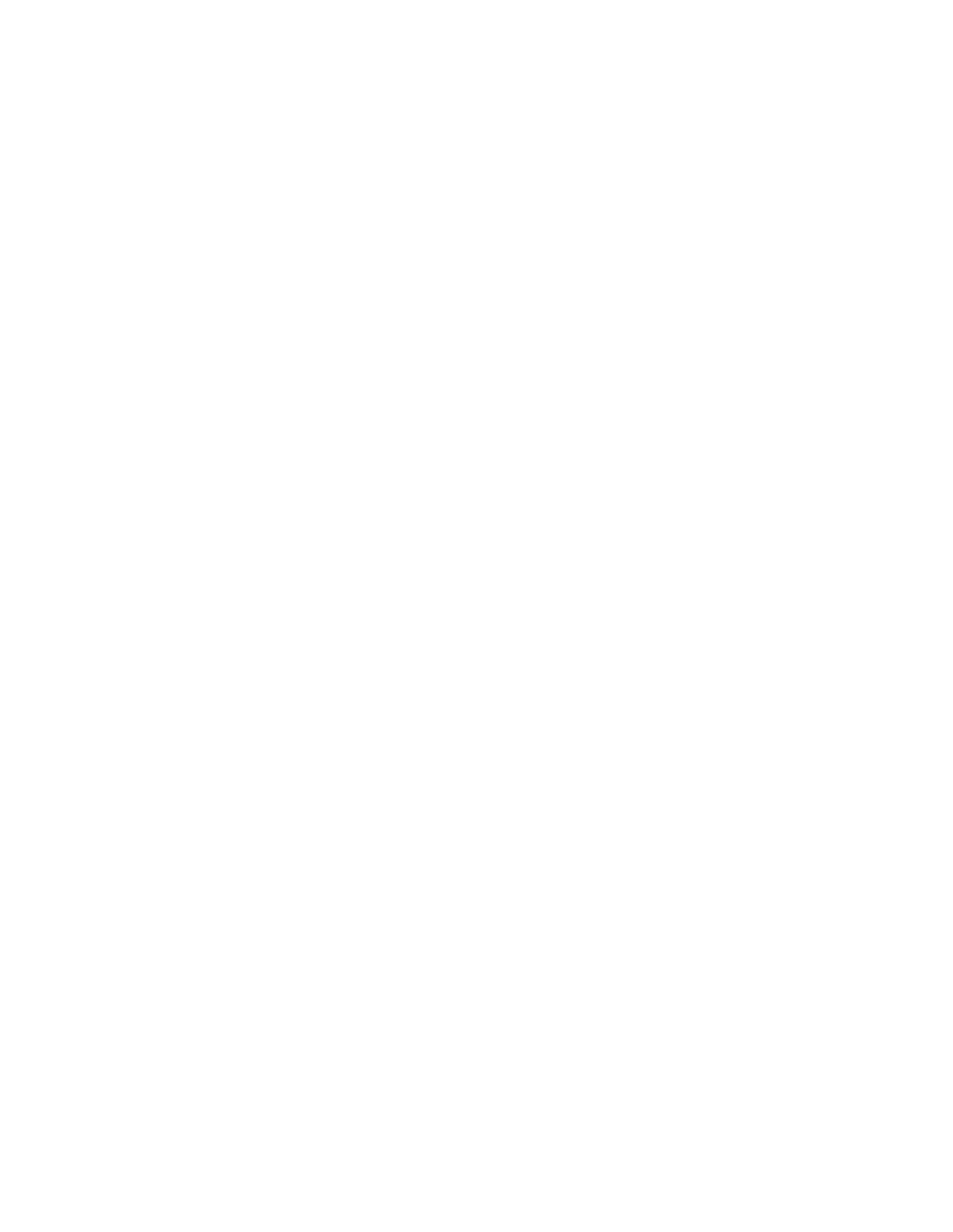## **COMMUNICATION IN COMMUNITY**

*(Wisdom of Communities, Volume 3)*

## **CONTENTS**

| <b>I. COOPERATIVE GROUP CULTURE</b>                                                                                                                                                                                                                                                                                                     |
|-----------------------------------------------------------------------------------------------------------------------------------------------------------------------------------------------------------------------------------------------------------------------------------------------------------------------------------------|
| Tree Bressen, Laird Schaub, Beatrice Briggs, Caroline Estes<br>Communities 140, 12-15<br>How can business decision-making and community well-being issues be kept both healthily separate,<br>and integrated?                                                                                                                           |
| Technology Doesn't Change Just the Answers-Sometimes It Changes the Questions as Well 9<br>Communities 142, 6-8<br>Laird Schaub<br>Twin Oakers found it easy to say "no" to television-but the current ubiquity of iPhones and YouTube<br>has dissolved formerly clear-cut boundaries of what is acceptable in their community culture. |
| Beatrice Briggs, Tree Bressen, Caroline Estes, Laird Schaub<br>Communities 142, 12–14<br>How can communities maintain a culture free from substance overuse in the face of outside pressures<br>and influences?                                                                                                                         |
| Tree Bressen, Beatrice Briggs, Laird Schaub, Paul DeLapa<br>Communities 143, 10-13<br>How can the eco-oriented and the human-relationship-oriented factions of a community come together<br>rather than clash?                                                                                                                          |
| Laird Schaub<br>Communities 144, 6–8<br>Nine ways in which the ship of cooperation can founder—and ways to make it right.                                                                                                                                                                                                               |
| <b>Problem Solving in Community:</b><br>How a Group Addresses Issues Says a Lot about Its Cohesionand Vice Versa  22<br>Communities 146, 6-8<br>Laird Schaub<br>Many groups don't know what to do with emotions when they enter the room.                                                                                               |
| Communities 148, 6-7<br>Laird Schaub<br>To function well, communities need to work with emotional input, make space for the sharing of critical<br>feedback, and talk about power.                                                                                                                                                      |
| Laird Schaub, Beatrice Briggs, Tree Bressen<br>Communities 148, 10-12<br>A group paralyzed by internal conflict ponders whether to bring in outside help to work through<br>problems.                                                                                                                                                   |
| Tree Bressen, Beatrice Briggs, Laird Schaub<br>Communities 149, 10-12<br>How does one deal with a possibly disgruntled fellow communitarian who refuses to speak about it?                                                                                                                                                              |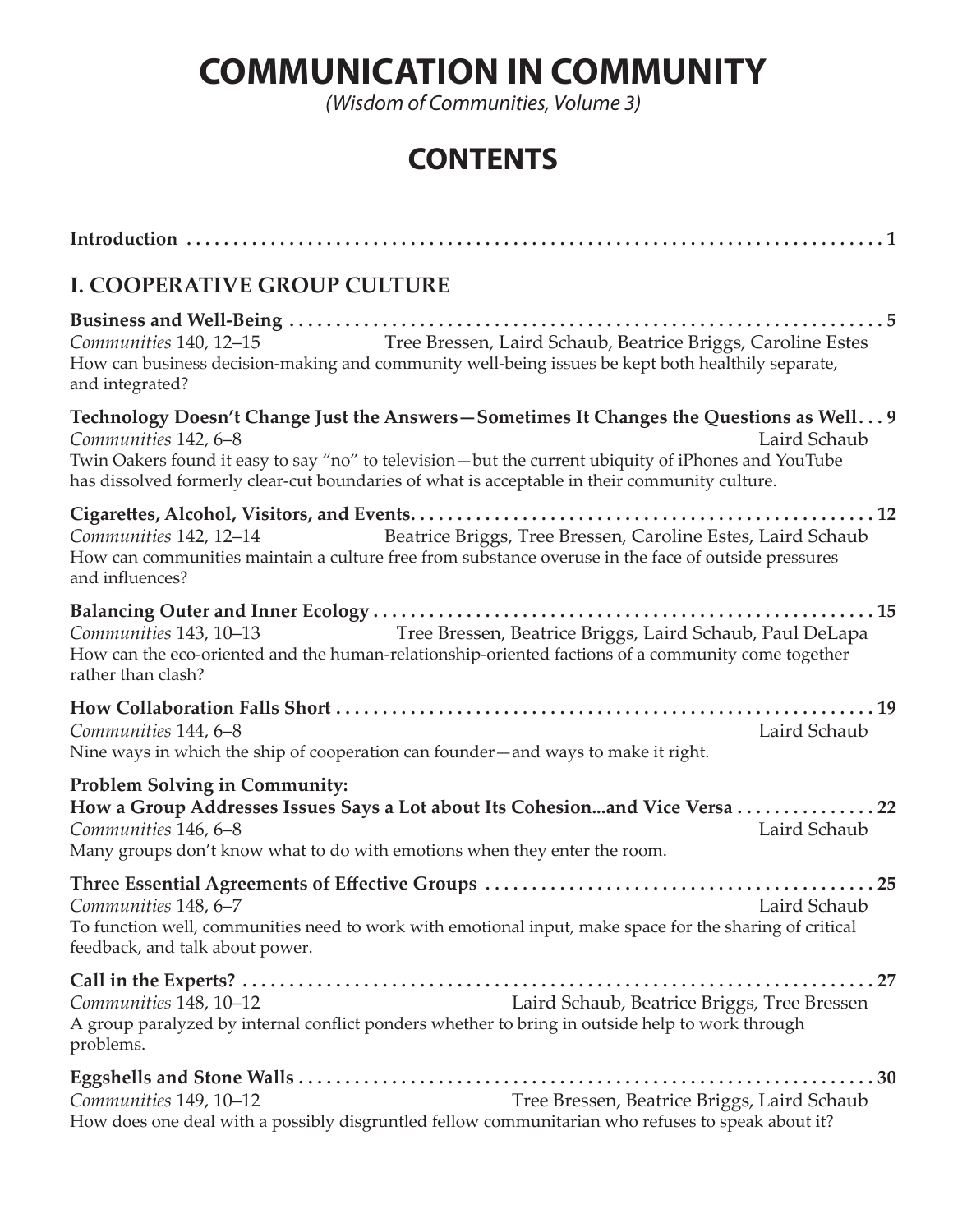| Starhawk<br>Communities 173, 10-13<br>Ecological relationships are relatively easy to deal with. Human relationships are often much more<br>difficult, but we can design social structures that favor beneficial patterns of behavior.                                                                                     |
|----------------------------------------------------------------------------------------------------------------------------------------------------------------------------------------------------------------------------------------------------------------------------------------------------------------------------|
| <b>Brush</b><br>Communities 173, 16<br>Permaculture's 12 principles apply to human groups just as much as to any other ecological system.                                                                                                                                                                                  |
| <b>Melanie Rios</b><br>Communities 173, 24-26<br>A clearly articulated evolutionary purpose, a welcoming of the whole self, and governance through self-<br>management are keys to collective success.                                                                                                                     |
| <b>II. DECISION-MAKING AND GOVERNANCE</b>                                                                                                                                                                                                                                                                                  |
| Communities 140, 53, 73<br>Laird Schaub<br>Our newest FIC blogger offers four aids to efficient and energizing group proposal generation-replacing<br>battling, coercion, and rigidity with curiosity, flexibility, and bridge-building.                                                                                   |
| Tree Bressen, Beatrice Briggs, Laird Schaub<br>Communities 141, 12-15<br>What makes the "best" community meetings turn out so well?                                                                                                                                                                                        |
| Communities 147, 10-12<br>Tree Bressen, Beatrice Briggs, Laird Schaub<br>How can groups simultaneously welcoming of and skittish about outside participation in meetings<br>balance competing needs and concerns?                                                                                                          |
| Communities 148, 22-25<br><b>Kees Kolff</b><br>The creators and owners of Port Townsend EcoVillage wrestle with power imbalances as they<br>temporarily suspend consensus process in order to move their cooperative group project forward.<br>· EcoVillage Resident Reflections-Marc Weinblatt, Ruth Baldwin, Bekka Bloom |
| Arjuna da Silva<br>Communities 148, 48-49, 76<br>Balancing the urge to express ourselves with respect for the history and time investments of a group can<br>help consensus be fun and effective, rather than dreadful and debilitating.                                                                                   |
| The Power of Process: How WindSong Created its Community Contribution System  64<br>Communities 148, 50-53<br>Andrea Welling<br>A cohousing community employs a Consensus Process for Complex Topics to tackle a perennially<br>difficult area and create an effective Community Contribution System.                      |
| Communities 148, 54–55<br>Laird Schaub<br>Straw polls can keep alive a competitive dynamic that undercuts the attempt to build and maintain a<br>collaborative culture.                                                                                                                                                    |
| Communities 149, 64<br><b>Beatrice Briggs</b><br>Intelligent agenda planning is essential to keeping participants engaged and meetings productive.                                                                                                                                                                         |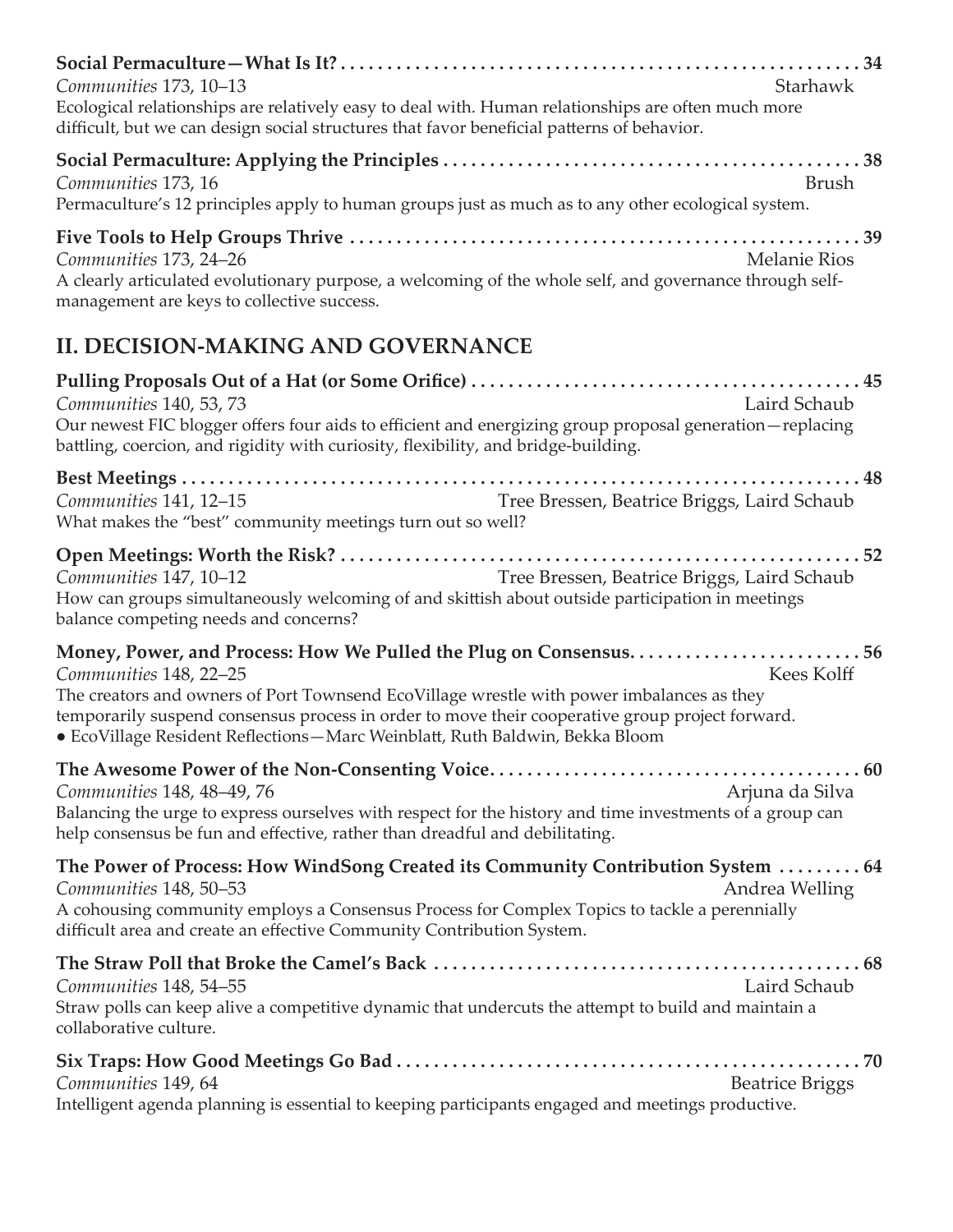| Laird Schaub<br>Communities 149, 65<br>Every group needs to address a range of questions about what they want minutes to accomplish, and<br>how.                                                                                                                                       |
|----------------------------------------------------------------------------------------------------------------------------------------------------------------------------------------------------------------------------------------------------------------------------------------|
| Tree Bressen, Laird Schaub<br>Communities 151, 10-11<br>A default "we-don't-need-no-stinking-agreements" point of view clashes with a wish for clear<br>agreements and more control.                                                                                                   |
| Communities 154, 65–66<br>Diana Leafe Christian<br>This guide to Sociocratic principles and methods offers empowering tools to groups seeking effective<br>governance and decision-making processes.                                                                                   |
| Busting the Myth that Consensus-with-Unanimity Is Good for Communities, Part I  76<br>Communities 155, 42-49<br>Diana Leafe Christian<br>How can a diverse group best make decisions? After many years advocating it, the author concludes that<br>consensus is <i>not</i> the answer. |
| Communities 155, 50-53<br>Laird Schaub<br>A longtime consensus trainer describes how, when used properly, consensus can lead to both better<br>decisions and better relationships.                                                                                                     |
| Ma'ikwe Schaub Ludwig<br>Communities 155, 54-55<br>When assessing why a community is struggling to make decisions, we need to ask first how they handle<br>conflict resolution, group-process training, and entrenched patterns.                                                       |
| Communities 155, 56-57<br><b>Tree Bressen</b><br>Want a "problem" person to behave differently? Give a different response.                                                                                                                                                             |
| Busting the Myth that Consensus-with-Unanimity Is Good for Communities, Part II. 92<br>Communities 156, 60–64<br>Diana Leafe Christian<br>Consensus as practiced in most communities is a "Type One Design Error." Here are some of the reasons<br>why.                                |
| A Few Basic Process Points for Happy Community Life:<br>Communities 156, 65<br><b>Tree Bressen</b><br>No decision-making method is perfect, but consensus when practiced well avoids pitfalls.                                                                                         |
| Communities 156, 66-67<br>Laird Schaub<br>Tactics like outmaneuvering people with supermajorities rather than striving for consensus don't move<br>us in the cultural direction we urgently need in this polarized world.                                                              |
| Communities 156, 80<br>Chris Roth<br>This new card deck-"a pattern language for bringing life to meetings and other gatherings"-marks a<br>milestone in group-process resources.                                                                                                       |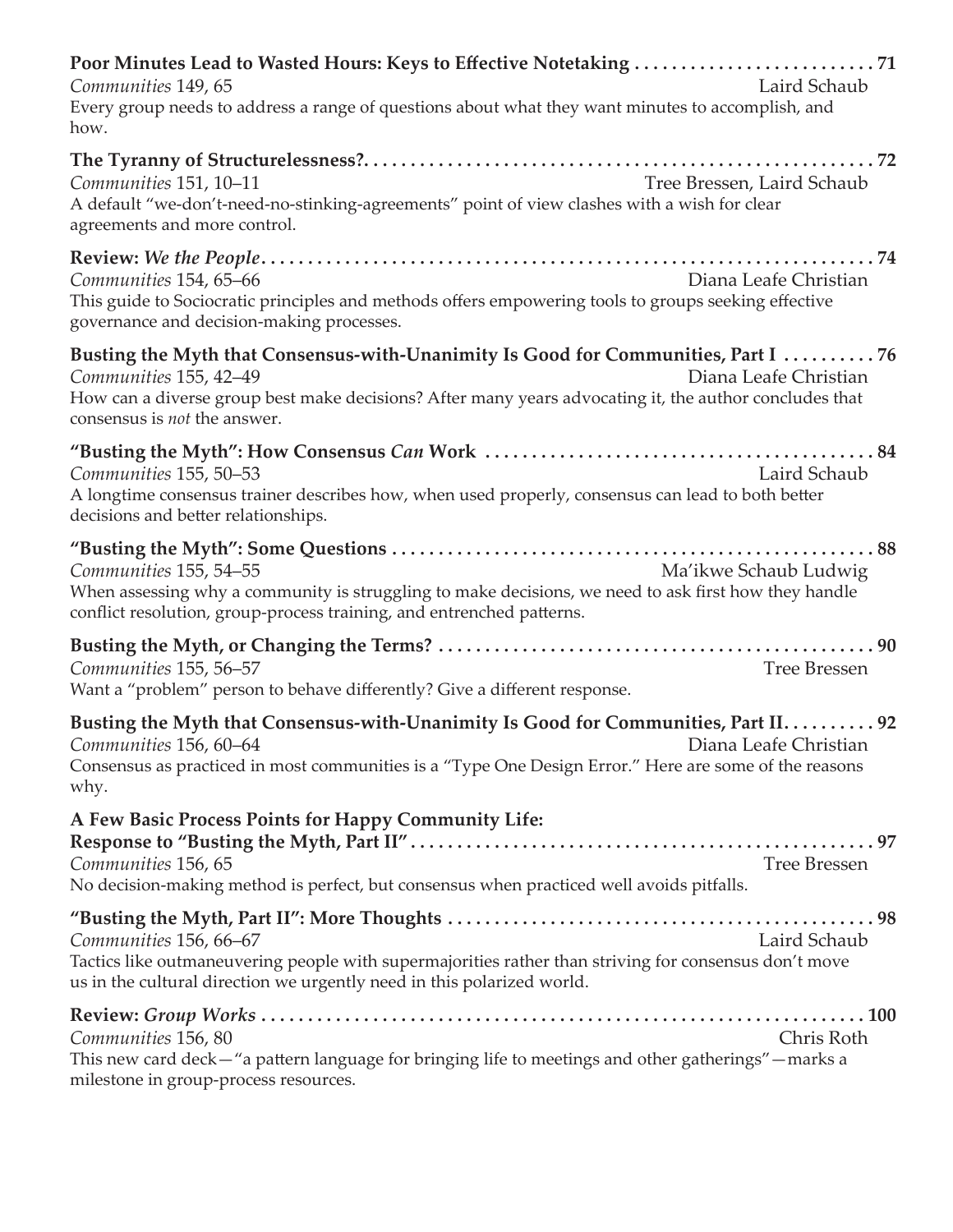| Communities 157, 62-63<br>Tim Hartnett, Ph.D.<br>A collaborative, cooperative, agreement-building discussion can happen without requiring unanimity as<br>the decision rule.                                                                                                                                                                                                       |
|------------------------------------------------------------------------------------------------------------------------------------------------------------------------------------------------------------------------------------------------------------------------------------------------------------------------------------------------------------------------------------|
| How the "N Street Consensus Method" Helps N Street Cohousing Thrive  104<br>Diana Leafe Christian<br>Communities 157, 64–65<br>A deterrent to frivolous, personal blocking, N Street's method balances power with responsibility.                                                                                                                                                  |
| Consensus and the Burden of Added Process: Are There Easier Ways to Make Decisions?:<br>Busting the Myth That Consensus-with-Unanimity Is Good for Communities, Part III  106<br>Diana Leafe Christian<br>Communities 158, 56-60<br>People don't all move to community for the same reasons; emotional processing which is nourishing for<br>some is onerous to others.            |
| Communities 158, 61-63<br>Arjuna da Silva<br>Patience, humor, and inner work are required to build community from the ground up; and sometimes<br>"consensing on the right side of the brain" is exactly what's needed.                                                                                                                                                            |
| Saying Goodbye to Consensus-with-Unanimity in European Communities:<br>Busting the Myth that Consensus-with-Unanimity Is Good for Communities, Part IV  114<br>Communities 159, 58-61<br>Diana Leafe Christian;<br>Several European groups have modified consensus for more harmony, trust, and connection; others have<br>changed to newer governance and decision-making models. |
| Transparency, Equivalence, and Effectiveness:<br>Communities 160, 59-63<br>Diana Leafe Christian<br>Sociocracy contains the essential governance elements that can help a community thrive.                                                                                                                                                                                        |
| <b>Self-Governance with Circles and Double Links:</b><br>Communities 161, 61-66<br>Diana Leafe Christian<br>Making decisions in many interconnected smaller circles can be more effective and efficient than making<br>decisions in one big, whole-community circle.                                                                                                               |
| Consent Decision-Making and Community Vision, Mission, and Aim:<br>Communities 163, 57-63<br>Diana Leafe Christian<br>Sociocracy's well-structured decision-making methods and its emphasis on clarity of purpose contribute<br>to its success.                                                                                                                                    |
| Radical Governance Changes in Two North American Ecovillages  138<br>Communities 164, 59-64<br>Diana Leafe Christian<br>Earthaven and Dancing Rabbit take leaps forward in their decision-making and governance systems.                                                                                                                                                           |
| Why No Tyranny of the Minority in Sociocracy:<br>Diana Leafe Christian<br>Communities 165, 60–63<br>Sociocracy includes built-in remedies for dealing with debilitating blocking, including asking someone to<br>leave the circle.                                                                                                                                                 |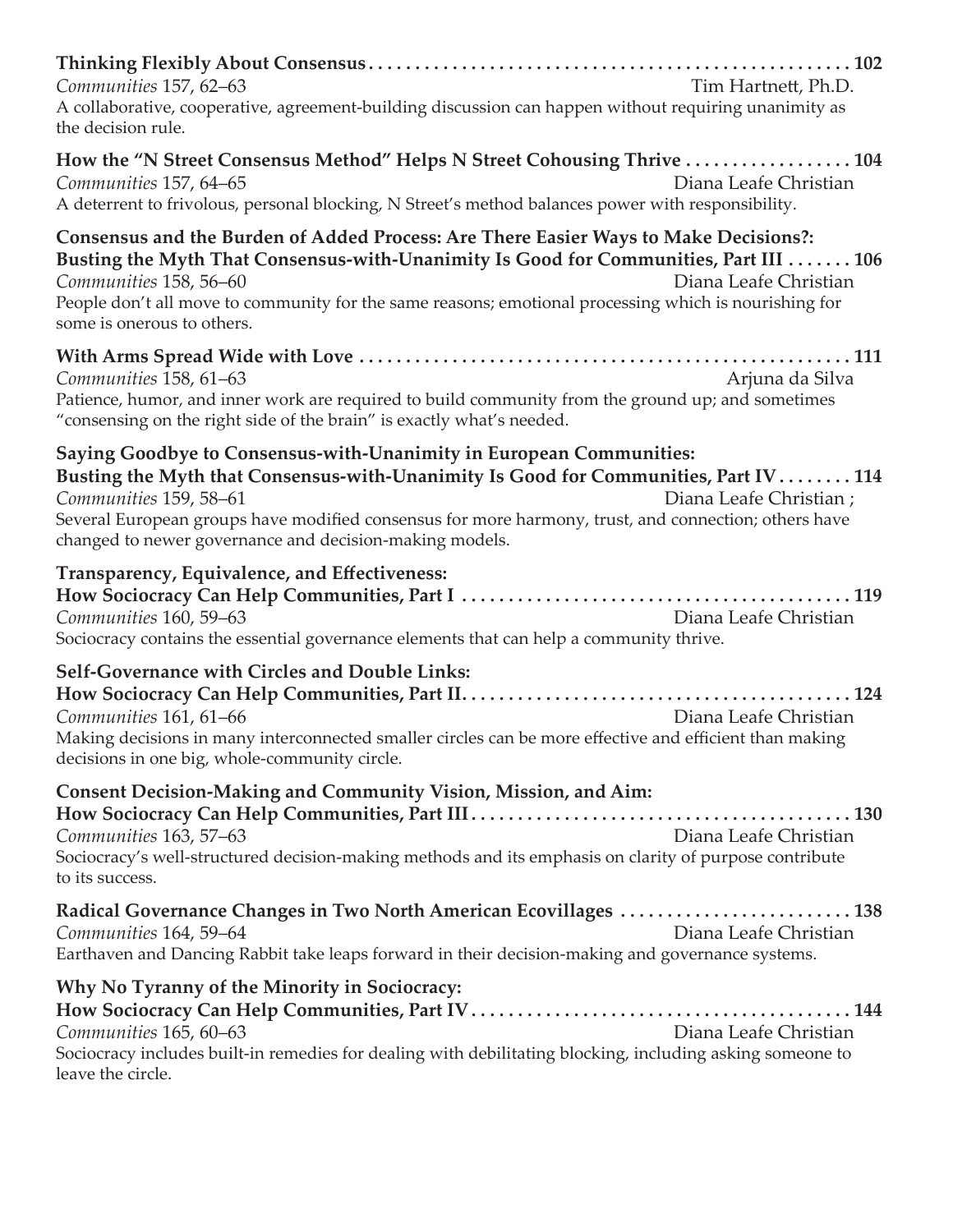| The Top 10 Most Common Mistakes in Consensus Process and What to Do Instead 148<br>Communities 166, 56-57<br>It's possible to do consensus-like any other process-poorly, but addressing common pitfalls can help it<br>be a boon rather than a bane to your group.              | <b>Tree Bressen</b>                         |
|----------------------------------------------------------------------------------------------------------------------------------------------------------------------------------------------------------------------------------------------------------------------------------|---------------------------------------------|
| Communities 167, 80, 79<br>The supposed shortcomings of Sociocracy are mostly based on misunderstandings of the system.                                                                                                                                                          | Diana Leafe Christian                       |
| Communities 169, 63-65<br>Kalikalos members make community decisions with the help of Sociocracy, and work through feelings<br>and emotions using other tools, ideally at a separate time and place.                                                                             | <b>Jock Millenson</b>                       |
| Communities 169, 66–67<br>Sociocracy's proposal-forming methods can be used independently and can benefit any community,<br>whatever its decision-making methods.                                                                                                                | Diana Leafe Christian                       |
| <b>Selecting People for Roles (Sociocracy Elections):</b><br>Communities 170, 60-64<br>Sociocracy's steps for filling roles have distinct advantages over both volunteering (self-nomination) and<br>majority-vote elections.                                                    | Diana Leafe Christian                       |
| Communities 172, 63-66<br>Sociocracy's separate parts work best when used in concert.                                                                                                                                                                                            | Diana Leafe Christian                       |
| Communities 173, 20-23<br>Social edges may become places of intense conflict and pain. Skilled facilitation can help assure that<br>diversity brings growth, resilience, learning, and enrichment to our groups.                                                                 | Starhawk                                    |
| Communities 173, 44-45<br>The ability to say "no" to people who want to join your community but who are not a good fit can be one<br>measure of your group's maturity.                                                                                                           | <b>Example 2</b> Laird Schaub               |
| Avoiding "Sociocracy Wars":<br>How Communities Learn Sociocracy and Use It EffectivelyOr Not 173<br>Communities 173, 58-61<br>There are three requirements for using Sociocracy in order to truly benefit of it-and not meeting these<br>conditions can be a recipe for failure. | Diana Leafe Christian                       |
| III. POWER, GENDER, CLASS, AND RACE                                                                                                                                                                                                                                              |                                             |
| Communities 145, 10-14                                                                                                                                                                                                                                                           | Tree Bressen, Laird Schaub, Beatrice Briggs |

How can a community deal with a member who frequently gets their own way by domination, belittling, and noncooperation?

| Communities 148, 30–33                                                                                    | Elizabeth Barrette |
|-----------------------------------------------------------------------------------------------------------|--------------------|
| In a healthy community, leadership and followship are equally important roles, each with vital skill sets |                    |
| that can assure effective teamwork.                                                                       |                    |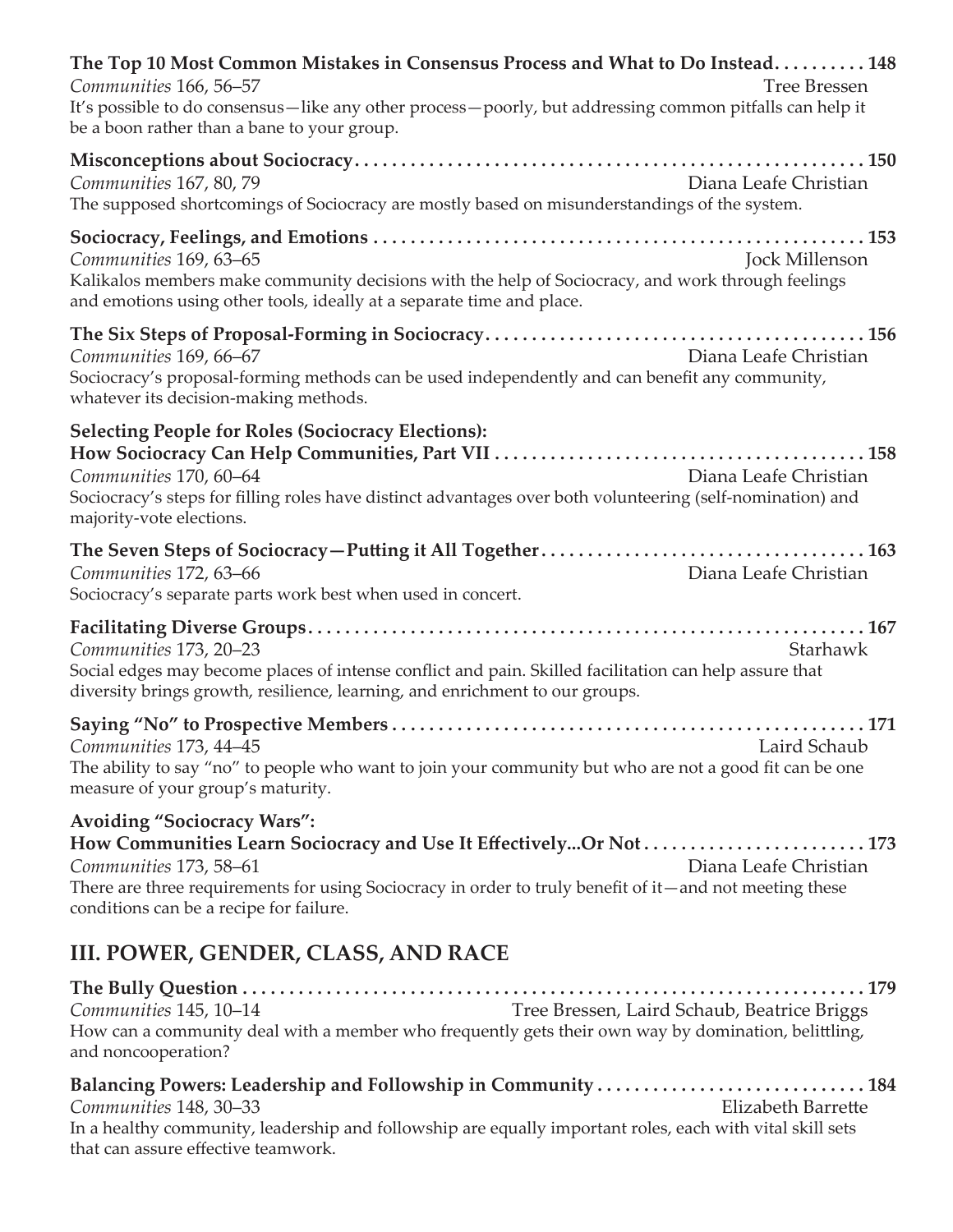| More Perspectives on Leadership and Followship: A Response to Elizabeth Barrette  188<br>Communities 148, 34-35, 75<br>Ma'ikwe Schaub Ludwig<br>The author identifies additional leadership skills, cautions against blind followship, and reflects on the<br>many types of power in cooperative groups.                               |
|----------------------------------------------------------------------------------------------------------------------------------------------------------------------------------------------------------------------------------------------------------------------------------------------------------------------------------------|
| Communities 148, 36-37<br>Markus Euler<br>A community member transcends a feeling of powerlessness when he inadvertently comes up with a<br>brilliant idea about how to organize cooking groups, and others join him in implementing it.                                                                                               |
| Dancing with Discomfort: Thoughts on Empowerment from a Reluctantly Powerful Person 194<br>Communities 148, 38-40<br>Kristina Jansen<br>Welcomed back into her childhood community as an adult, the author comes to terms not only with her<br>intrinsic reluctance to be in charge of anything, but also with her own inherent power. |
| Communities 148, 41-47<br>Chris Roth<br>Some saw this radical environmental education program as a "cult," others as an intensely focused<br>experience of challenge and growth. Had participants lost their individuality, or gained a new sense of<br>self?                                                                          |
| Communities 162, 6-8<br>Laird Schaub<br>Intentional community is an incredibly potent laboratory for experimenting with gender dynamics in<br>pursuit of a better life for all.                                                                                                                                                        |
| Communities 162, 10-11<br>Chris Roth<br>Gender is a continuum, not a strict duality - and our identities and relationships are much more nuanced<br>and rich than traditional gender definitions would have them be.                                                                                                                   |
| Communities 162, 12-13<br>Cole Wardell<br>At The Midden, members confront the effects of patriarchy not only in their outside activism, but also<br>within their community.                                                                                                                                                            |
| Molly Shea<br>Communities 162, 14-15<br>Unconscious gender-related expectations, inequities, and trauma can exert pervasive influence even in<br>groups committed to undoing them.                                                                                                                                                     |
| Communities 162, 16–19<br>Sam Makita<br>At a community founded in feminism, a member suggests that strategies like corrective discrimination,<br>single-gender gatherings, and prioritizing "gender balance" may themselves be sexist.                                                                                                 |
| Communities 162, 24-25<br>Valerie Renwick<br>When a Twin Oaks member leads a tour, "co" must "address the dress" (when appropriate) and wear a<br>shirt, whether or not participating in the collective menstrual calendar.                                                                                                            |
| Communities 162, 28-33<br>Oblio Stroyman<br>A genderqueer member helps a community move beyond its past assumptions by offering workshops on<br>exploring and expanding concepts of sex and gender identity.<br>• Gender at Summer Camp East-Michael Rios                                                                              |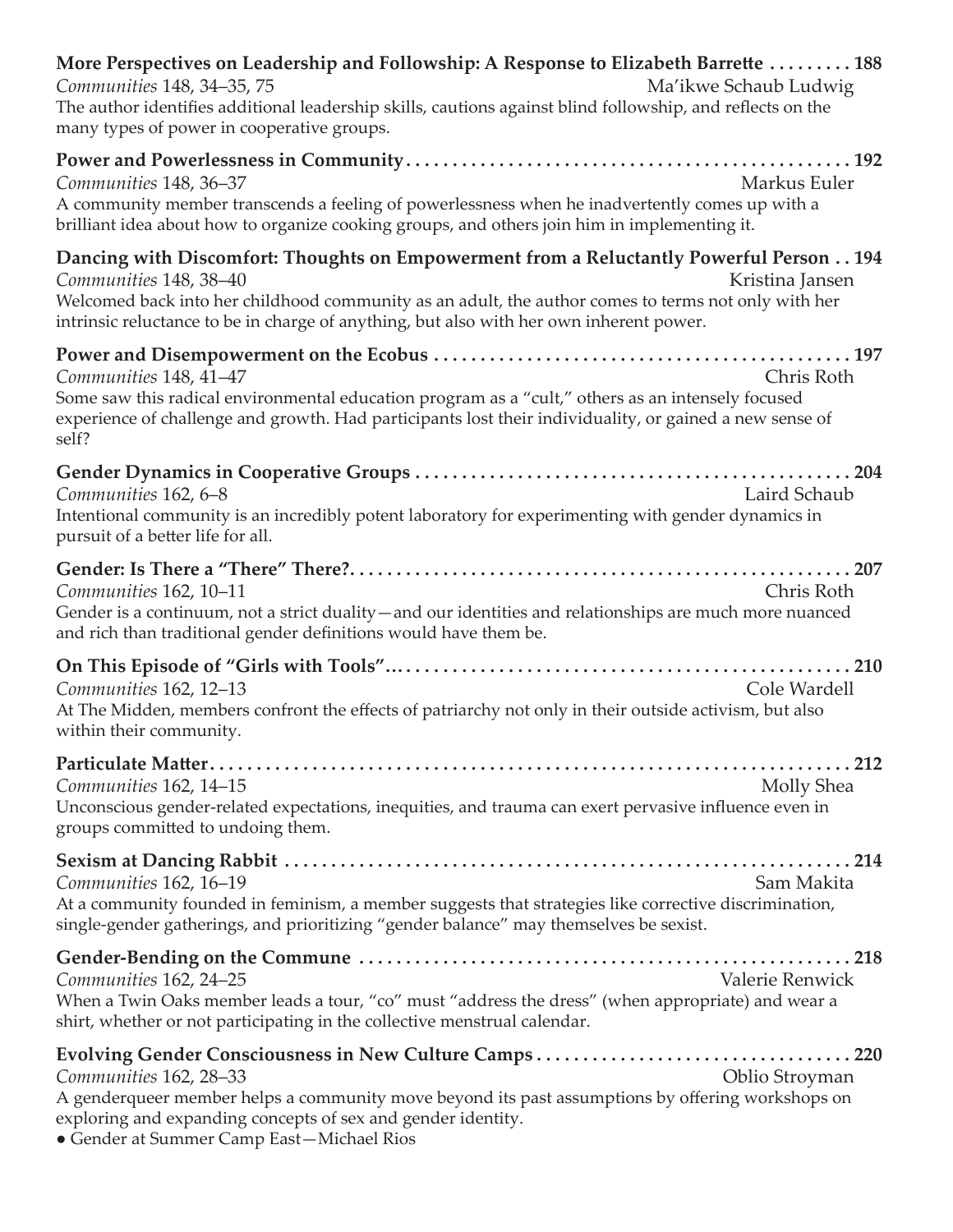| Gender Identity and Sexual Orientation: Sharing a Heartfelt Conversation 226<br>Niánn Emerson Chase<br>Communities 162, 51–53, 75<br>An Apache childhood lays the groundwork for a lifelong dedication to cultivating self-esteem and<br>personal wholeness in community.                                       |
|-----------------------------------------------------------------------------------------------------------------------------------------------------------------------------------------------------------------------------------------------------------------------------------------------------------------|
| Communities 178, 6-7<br>Chris Roth<br>Intentional communities have great potential for addressing questions of class, race, and privilege-and<br>also a LOT of work to do in all of these areas before reality can catch up to ideals.                                                                          |
| Moving Beyond White Fragility: Lessons from Standing Rock232<br>Communities 178, 15-16<br>Murphy Robinson<br>Bonded by a shared mission, indigenous water protectors and their white allies find a safe space for<br>giving and receiving honest feedback about white privilege and unconscious acts of racism. |
| Communities 178, 18-21<br><b>Rosemary Linares</b><br>Familiar with both privilege and marginalization, a queer Latina cohouser shares experiences and<br>perspectives on confronting racial and ethnic homogeneity.                                                                                             |
| Alan O'Hashi<br>Communities 178, 22<br>A Japanese-American Baby Boomer reflects on how cohousing can confront privilege and prejudice,<br>instill cultural competency, and increase diversity in its population.                                                                                                |
| Reflections on Class from a Newbie at Rocky Hill Cohousing  239<br>Communities 178, 26-28<br>Jennifer Ladd<br>A cohousing project's budget can help address class and classism-but the community also needs to<br>articulate and explore its culture's underlying or hidden rules.                              |
| Communities 178, 38-39<br>Sasha Adkins<br>Are ecovillages inherently elitist? Members of one share their thoughts and questions.                                                                                                                                                                                |
| Communities 178, 40–42 Kara Huntermoon<br>A co-owner of Heart-Culture Farm Community explores ways to use her privilege to help create a society<br>where people are truly equal.                                                                                                                               |
| Kara Huntermoon<br>Communities 178, 43–44<br>A diverse community gives us better opportunities to challenge systems of oppression that operate<br>within ourselves, in our circles of relationship, and throughout the larger world.                                                                            |
| Communities 178, 45–49<br>Jenny Truax<br>Catholic Worker communities throughout the Midwest examine themselves, make changes, and reach<br>out in an effort to overcome the insidious influences of white supremacy.                                                                                            |
| <b>IV. RELATIONSHIPS AND INTIMACY</b>                                                                                                                                                                                                                                                                           |

## **Nudging at Boundaries . . . . . . . . . . . . . . . . . . . . . . . . . . . . . . . . . . . . . . . . . . . . . . . . . . . . . . . . . . . . . . . . 257** *Communities* 146, 18–19 Julie Boerst Easing themselves in and out of each other's houses, yards, and chicken coops, members of White Hawk Ecovillage find traditional borders becoming more porous.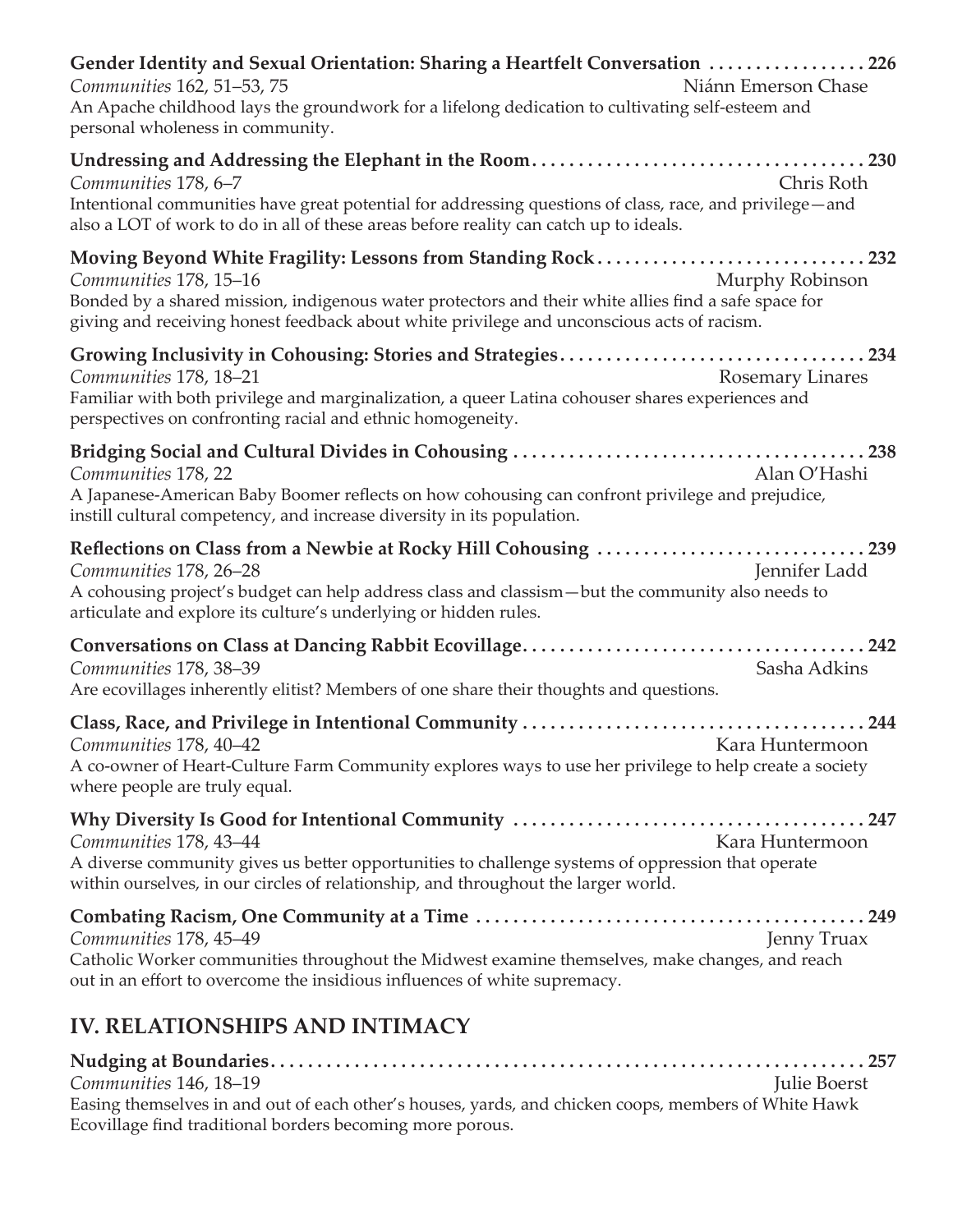| Communities 146, 35-39                                                                                                                                                                                                                                                          | Judy St. John, Ilana Firestone, and Marilyn Moohr,<br>with Arlene Goens and Ben Oliver  |
|---------------------------------------------------------------------------------------------------------------------------------------------------------------------------------------------------------------------------------------------------------------------------------|-----------------------------------------------------------------------------------------|
| You can pick your friends but you can't pick you family? The members of Lafayette Morehouse would<br>beg to differ, although the Cleavers they are not.                                                                                                                         |                                                                                         |
| Communities 146, 40, 77<br>A mother responds to empty-nest syndrome by discovering her new family in community.                                                                                                                                                                 | Arizona Nashoba                                                                         |
| Communities 146, 44-45<br>They don't represent any governments, they don't live together, and there are nine of them, not eight,<br>but these polyamorous friends still feel empowered to love each other, addressing one another with the<br>f-word: family.                   | Lawrence Siskind                                                                        |
| Communities 146, 46-50<br>What do Hopi Indians, John Keats, lost loves, intentional community, and family have in common? For<br>better or worse, they've combined to befuddle, enlighten, dismay, and inspire our author.                                                      | Chris Roth                                                                              |
| Communities 146, 80, 78<br>A memoir about life in a convent causes the reviewer to uncloister his thought habits about the<br>differences between secular and religious intentional communities.                                                                                | Chris Roth                                                                              |
| Communities 150, 6, 9<br>Let's not use mental health labels to stigmatize and categorize those we find difficult.                                                                                                                                                               | Laird Schaub                                                                            |
| Communities 150, 11, 13<br>If the editor is off his rocker, can community furnish the solution?                                                                                                                                                                                 | Chris Roth                                                                              |
| Communities 150, 14-17<br>The author recounts his personal history with the "mentally ill" - social misfits who can show us the way<br>to a better world, if they are allowed to make the journey.                                                                              | Alexis Zeigler                                                                          |
| Communities 150, 18–21<br>Born into a society pervaded by mental stress, the author reflects on approaches to mental wellness in her<br>family, her former spiritual community, and her current group.                                                                          | Gigi Wahba                                                                              |
| Communities 150, 30–31, 78<br>The best way of supporting those with mental health issues is to keep them involved in community life,<br>relating to them as whole people rather than marginalizing them.                                                                        | Cindy and Friends<br>[Cindy Baranco, Ilana Firestone, Marilyn Moohr, and Judy St. John] |
| Hand in Hand, Heart to Heart: Peer Counseling in Community  291<br>Communities 150, 32-35<br>With loving help from others, the old emotional distresses that can sabotage both our mental health and<br>our relationships in community can be cleared and permanently resolved. | Amara Karuna                                                                            |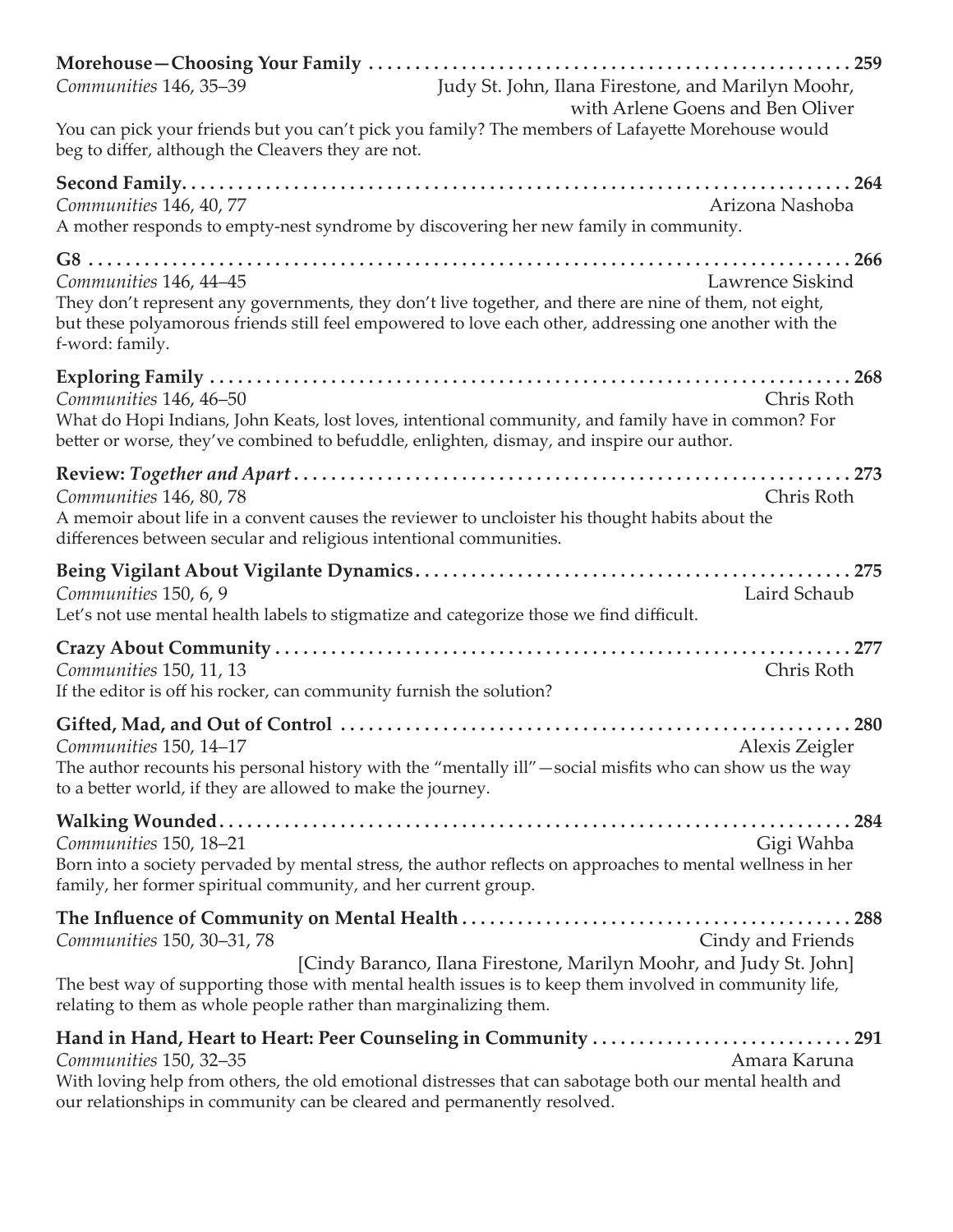| Dona Willoughby<br>Communities 150, 35<br>To make best use of nonviolent communication and co-counseling, avoid these traps.                                                                                                                                                     |
|----------------------------------------------------------------------------------------------------------------------------------------------------------------------------------------------------------------------------------------------------------------------------------|
| Prescription Facebook: How can Facebook act as an agent of mental health<br>Sandy Brown Jensen<br>Communities 150, 36-38                                                                                                                                                         |
| Ex-members of the Emissaries of Divine Light reflect on their shared past and discover more holistic<br>approaches to inner wellness as they reunite online.                                                                                                                     |
| Communities 150, 39-41<br><b>Brian Toomey</b><br>How can we best support mental health? Caring attention—even from amateurs—can promote healing<br>unattainable through impersonal approaches or drugs.                                                                          |
| Communities 151, 15-20<br>Molly Hollenbach<br>To a former communitarian and long-time student of community, utopian experiments-some sweet,<br>some gone sour—offer valuable lessons about oneness, diversity, and intimacy.                                                     |
| Communities 151, 21-24<br>Damien Friedlund<br>In the author's first, very intense intentional community immersion, revealing the truth led to love and<br>intimacy. He left that group, but, in many spheres of life, emotional and intellectual honesty became his<br>religion. |
| Communities 151, 25-26<br>Satyama Lasby<br>Transcending jealousy, attachment, and hurt is not only possible-it's a spiritual experience, once one<br>realizes that love is freedom, and freedom is truth.                                                                        |
| Dreaming It Up: Our 20-Year Experiment with Open Marriage in Community315<br>Communities 151, 27-29<br>Jake and Bell<br>In relationships based on honesty and transparency, sharing is not as scary as it might seem.                                                            |
| 318                                                                                                                                                                                                                                                                              |
| Communities 151, 30–31<br>Laird Schaub<br>Relationships don't exist in a vacuum. Through a culture of communication and support, communities<br>can create the healthy container which relationships need in order to flourish.                                                  |
| Three Perspectives on Intimacy in Community:                                                                                                                                                                                                                                     |
|                                                                                                                                                                                                                                                                                  |
| Communities 151, 32-34<br>Kiva Lindsey                                                                                                                                                                                                                                           |
| <b>When You Feel All Alone</b><br><b>Jane Hillis</b><br><b>Little Intimacies</b><br>Lynne Goodman                                                                                                                                                                                |
| A starter marriage, a spouse's health crisis, and the small details that define each person shed light on the<br>meaning of intimacy.                                                                                                                                            |
|                                                                                                                                                                                                                                                                                  |
| Communities 151, 35-37<br><b>Ted Sterling</b><br>After a journey from nuclear family life through student coops, an ecovillager finds rich opportunities for<br>intimacy, in many diverse forms-not just with lovers and family.                                                 |
|                                                                                                                                                                                                                                                                                  |
| <b>Alline Anderson</b><br>Communities 151, 38-39<br>Women's Empowerment Circles offer community-within-community, building trust, caring, and mutual<br>support.                                                                                                                 |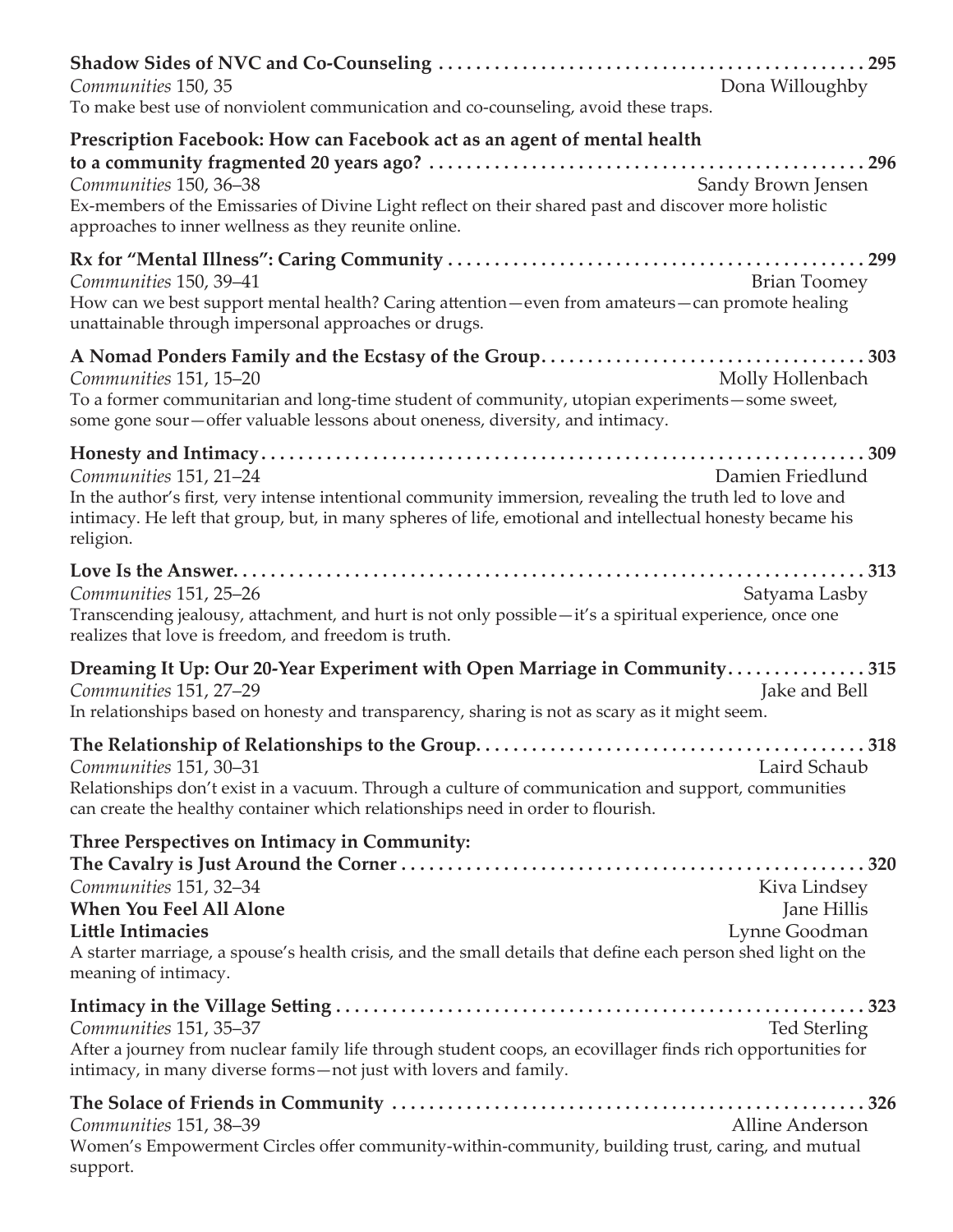| Kim Scheidt<br>Communities 151, 40-41<br>Do you think a half-century-old book on proper "womanhood," much of whose advice is guaranteed to<br>cause feminists to scream out in indignation, has nothing to teach us? Think again.                                      |
|------------------------------------------------------------------------------------------------------------------------------------------------------------------------------------------------------------------------------------------------------------------------|
| Barbara Stützel<br>Communities 154, 64<br>Embracing the spiritual path of community means dedicating oneself to exploring the human being.                                                                                                                             |
| Communities 159, 20-22<br>Devon Bonady<br>Communities and their members can change and drift apart, but the lessons and tools gained in<br>community endure.                                                                                                           |
| Communities 159, 23-24<br>Eli Winterfeld<br>A "community kid" recognizes that communities, neighborhoods, and institutions all benefit by<br>encouraging true sharing and vulnerability.                                                                               |
| Communities 159, 25-27, 71<br><b>Melanie Rios</b><br>Diversity, ritual, storytelling, generosity, and open discussions of power all facilitate healthy group-living<br>dynamics.                                                                                       |
| Sarah Taub with Michael Rios<br>Communities 159, 28-32<br>New Culture Camps and communities offer numerous skills and insights to enhance happiness,<br>wholeness, and connection.                                                                                     |
| <b>Stephanie Powers</b><br>Communities 160, 34-37<br>In a relationship's ending at Sunrise Ranch, children gain rather than lose parents.                                                                                                                              |
| Parenting in a Community of Friends: Happiness and Heartbreak 350<br>Communities 160, 38-39<br>Kristina Jansen<br>Living in an extended community family brings joy, challenge, and new worlds of possibility.                                                         |
| Marcus DeGauche<br>Communities 162, 45-50<br>Long-dormant childhood gender issues resurface in an intimate relationship in community-and this<br>time avoidance and escape aren't options.                                                                             |
| Communities 164, 10-12<br>Paul Born<br>Community grows when we make time to share our stories, enjoy one another, take care of one another,<br>and work on building a better world together.                                                                           |
| Sylvia Cheuy<br>Communities 164, 18–19<br>For intentional community members, community comes with added benefits, unique challenges, and a<br>call to authenticity.                                                                                                    |
| A Welcome Intimacy, or Too Little Privacy?: Community Conversations at Lost Valley  363<br>Communities 164, 32-35<br>Macy Osborne<br>Is community living the best thing since sliced bread, or the worst thing since sliced bread? It depends<br>who-and when-you ask. |